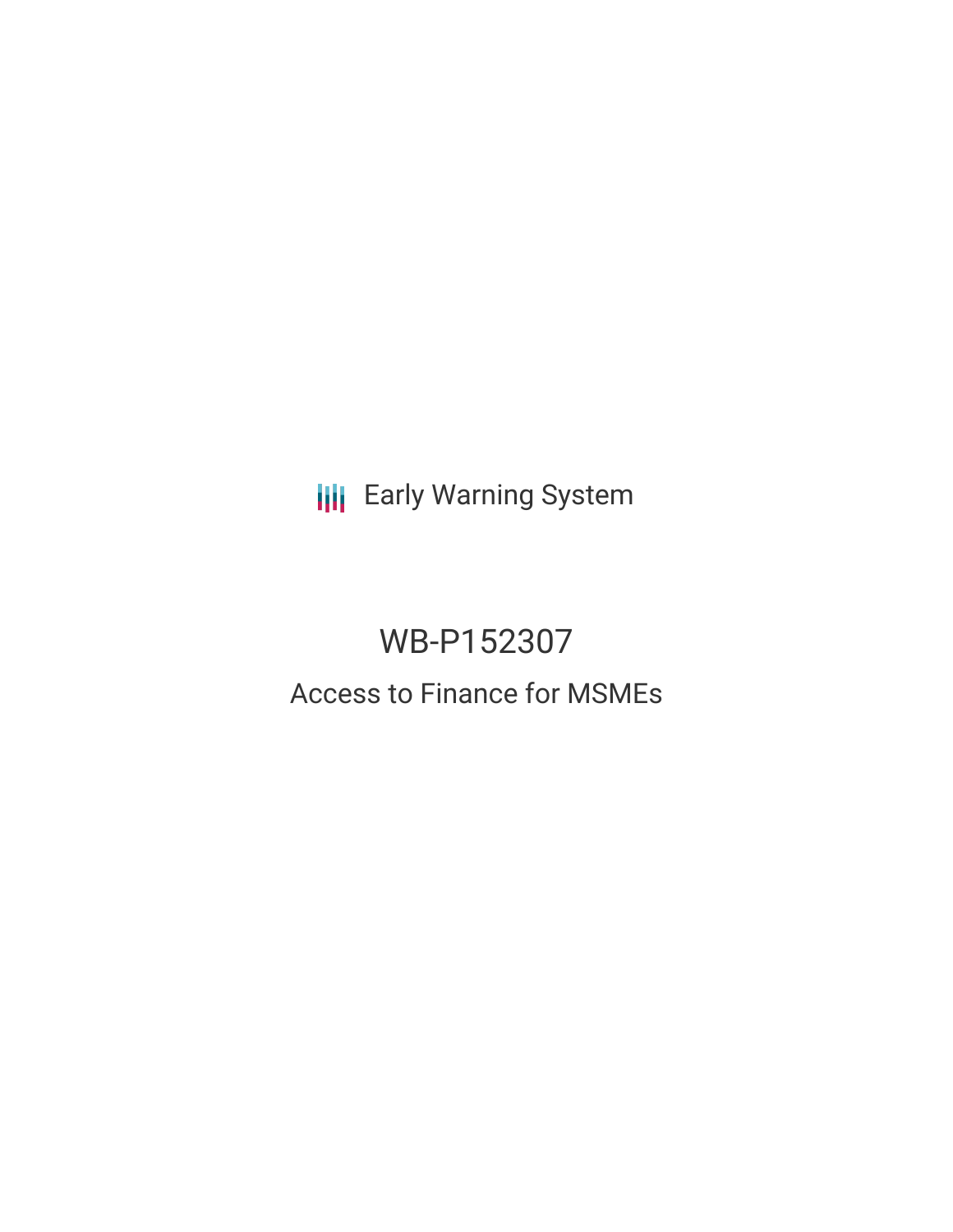

#### **Quick Facts**

| <b>Countries</b>               | Jamaica               |
|--------------------------------|-----------------------|
| <b>Financial Institutions</b>  | World Bank (WB)       |
| <b>Status</b>                  | Approved              |
| <b>Bank Risk Rating</b>        | FI                    |
| <b>Voting Date</b>             | 2018-01-29            |
| <b>Borrower</b>                | Government of Jamaica |
| <b>Sectors</b>                 | Finance               |
| <b>Investment Type(s)</b>      | Loan                  |
| <b>Investment Amount (USD)</b> | $$15.00$ million      |
| <b>Loan Amount (USD)</b>       | \$15.00 million       |
| <b>Project Cost (USD)</b>      | \$15.00 million       |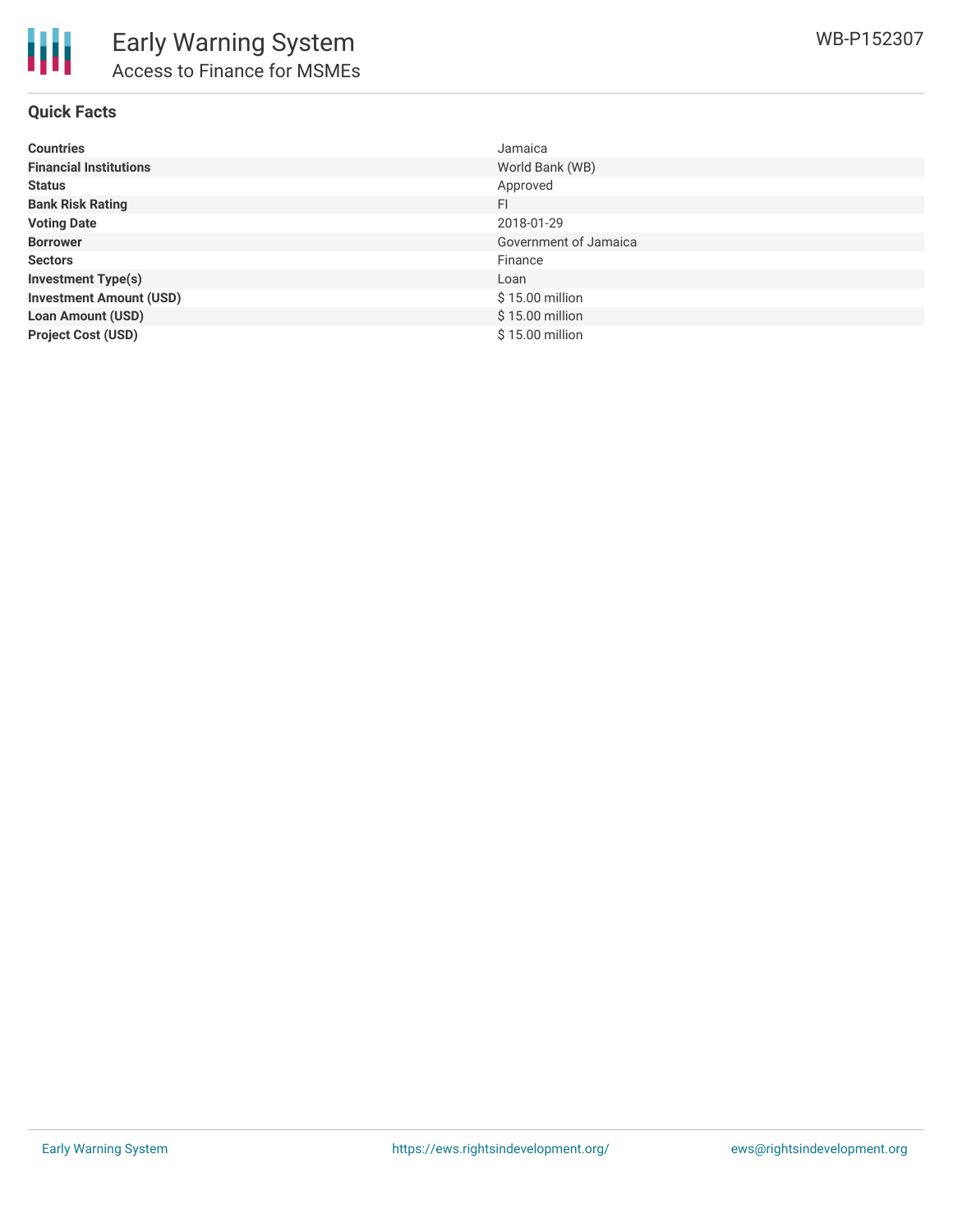

### **Project Description**

The development objective of Access to Finance for Micro, Small and Medium Enterprises Project for Jamaica is to improve access to finance for micro, small, and medium enterprises (MSMEs).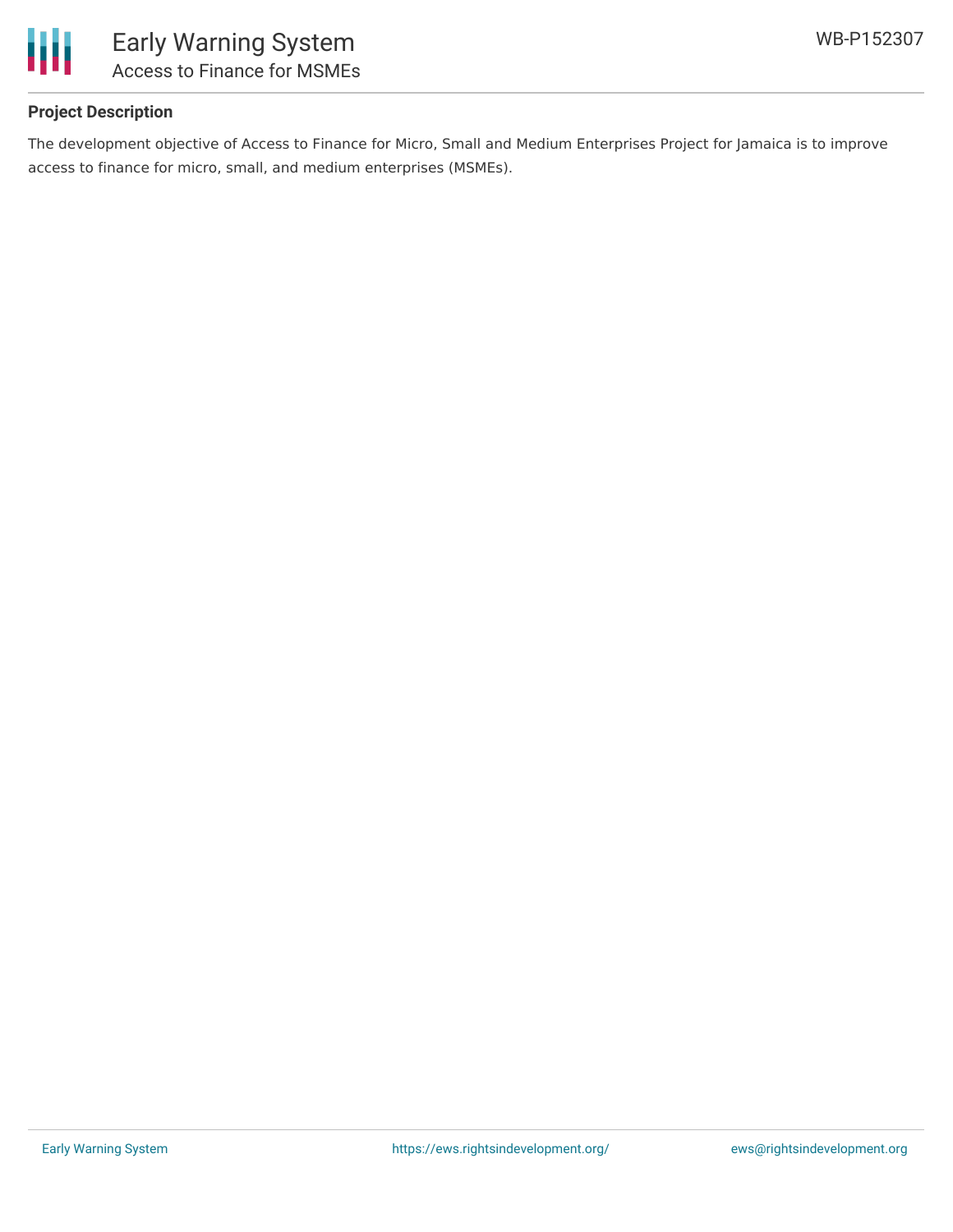#### **Investment Description**

World Bank (WB)

#### **Financial Intermediary**

Financial Intermediary: A commercial bank or financial institution that receives funds from a development bank. A financial intermediary then lends these funds to their clients (private actors) in the form of loans, bonds, guarantees and equity shares. Financial intermediaries include insurance, pension and equity funds. The direct financial relationship is between the development bank and the financial intermediary.

[Development](file:///actor/386/) Bank of Jamaica Limited - DBJ (Financial Intermediary)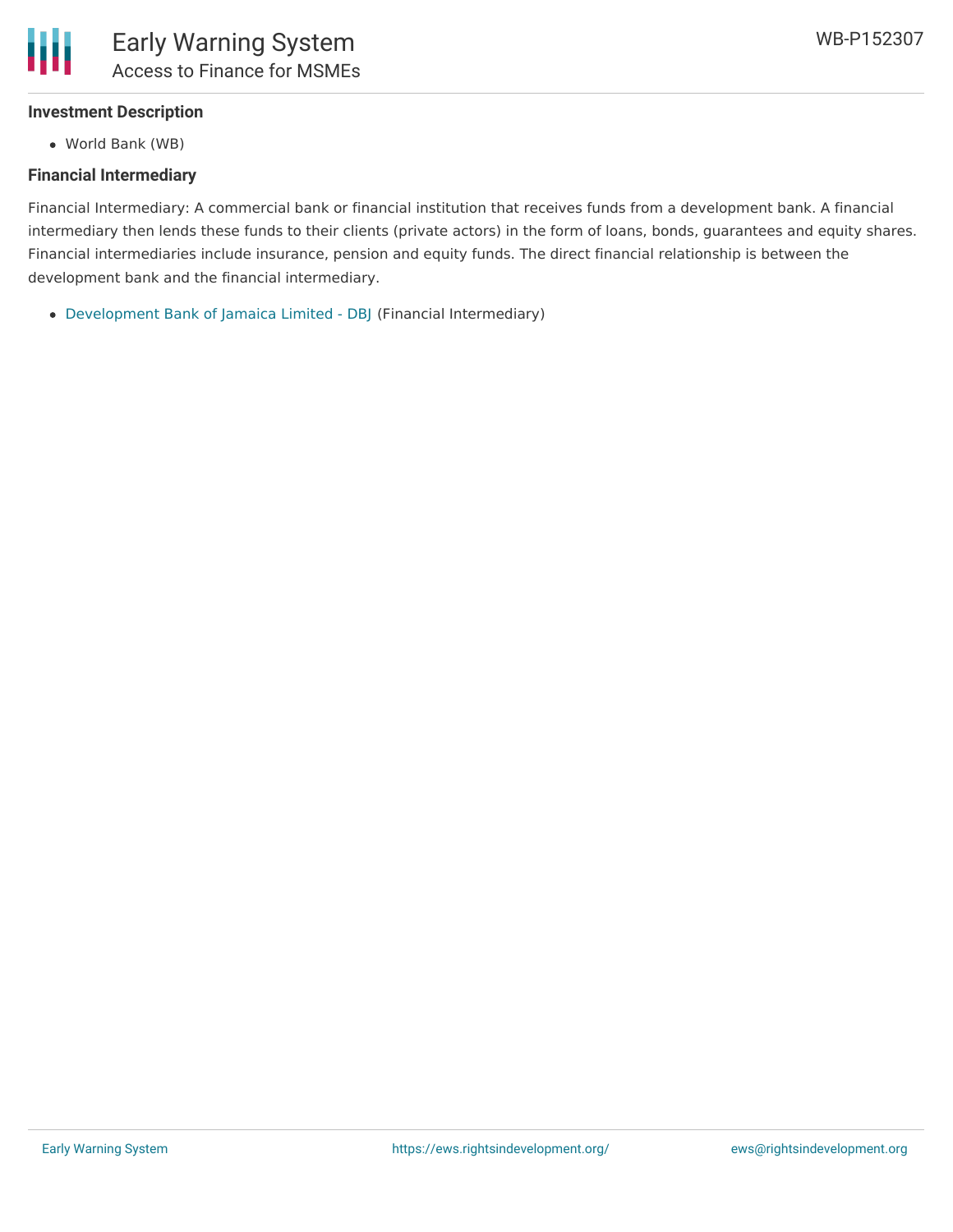

#### **Contact Information**

ACCOUNTABILITY MECHANISM OF WORLD BANK

The World Bank Inspection Panel is the independent complaint mechanism and fact-finding body for people who believe they are likely to be, or have been, adversely affected by a World Bank-financed project. If you submit a complaint to the Inspection Panel, they may investigate to assess whether the World Bank is following its own policies and procedures for preventing harm to people or the environment. You can contact the Inspection Panel or submit a complaint by emailing ipanel@worldbank.org. You can learn more about the Inspection Panel and how to file a complaint at: http://ewebapps.worldbank.org/apps/ip/Pages/Home.aspx.